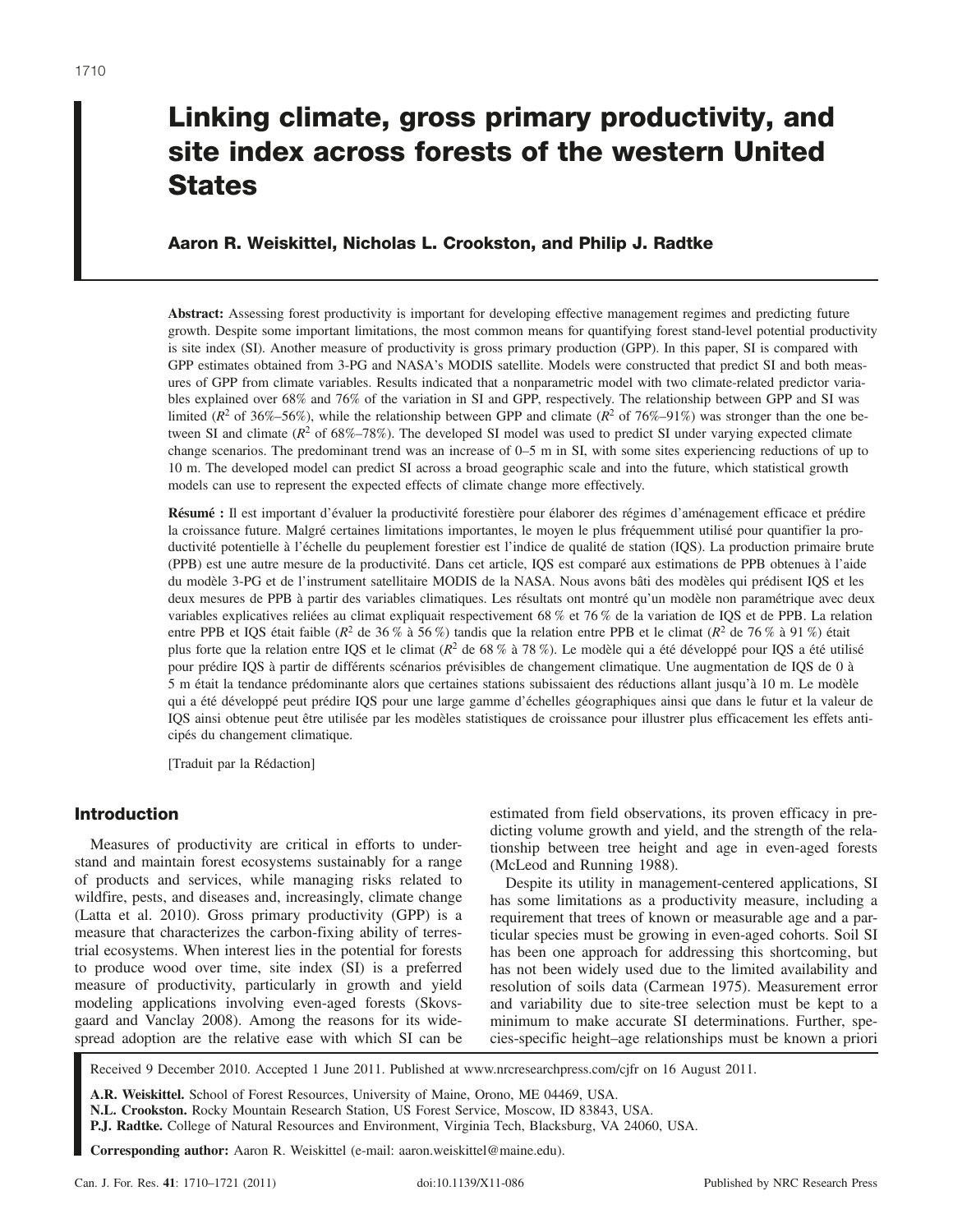to estimate SI (Monserud 1988; Nigh and Love 1999). Increasingly, managers and modelers are taking notice of the fact that SI may be affected over time by factors such as changing management regimes, genetic improvements, or climate change (Monserud and Rehfeldt 1990; Monserud et al. 2008).

Efforts to quantify terrestrial ecosystem productivity typically rely on GPP rather than SI, especially in applications involving climate change. Unlike SI, GPP can be measured in nonforested ecosystems and in forests where age, structure, or species composition do not meet the basic assumptions for SI. Further, GPP can be used to measure productivity at scales ranging from a single leaf to the entire globe (Reich and Bolstad 2001). In contrast, SI is primarily used when operating at the forest stand level. Direct measures or estimates of GPP may involve one of several approaches: (i) leaf-level or canopy-level carbon flux measurements coupled with canopy-scale models, (ii) canopy-scale accounting based on measurements of fluxes, storage, and respiration components, or *(iii)* remotely sensed observations of the fraction of absorbed photosynthetically active radiation coupled with ecosystem models (Gower et al. 1999; Running et al. 1999). Using GPP in management-oriented models has its own set of challenges, including the need to parameterize models for appropriate spatial, structural, and temporal scales and to calibrate predictions so that they are useful in predicting for populations of interest that span a broad range of management regimes and ecological conditions.

Models are increasingly being developed that are capable of accounting for the effects of human-caused changes in forest productivity, particularly those involving climate change (Waring et al. 2006). Both SI and GPP can serve to inform predictions generated by such models, even those designed to make management-oriented growth and yield predictions. One way to implement such models involves the updating of SI to account for climate or other factors that affect forest growth (Baldwin et al. 2001; Swenson et al. 2005). Other methods link statistical and physiological process-based models without directly modifying SI (e.g., Henning and Burk 2004), while some rely more completely on generalized process-based model predictions along with algorithms that allocate biomass using allometric relationships (e.g., Landsberg and Waring 1997). Regardless of the mechanism used, the ability of statistical growth and yield models to properly project future conditions will be limited unless such models can be adapted to account for climate effects on site productivity and other factors that influence growth and yield (Crookston et al. 2010).

The objective here is to address questions about whether SI and GPP are consistent measures of forest ecosystem productivity, especially in how they vary with climate-derived variables across the western United States and over time, given climate change. To approach this objective, several research questions were investigated: (i) what impact does ignoring tree species have on determining SI, since doing so would be advantageous in projecting changes in productivity that may result from climate change in coming decades;  $(ii)$ does the relationship between SI and GPP differ depending on how GPP is derived; (iii) does the relationship between SI and climate depend on the assumptions and resolution of the climate data; and  $(iv)$  how do predicted changes in SI differ depending on the assumptions made about climate change?

## Methods and materials

#### Geographic scope

The geographic scope was chosen to match recent studies that have examined potential climate change impacts on species distributions and forest productivity across portions of the western United States (Rehfeldt et al. 2006; Latta et al. 2009). In addition, a climate-sensitive implementation of the Forest Vegetation Simulator model has recently been developed for forests of the western United States (Crookston et al. 2010). In particular, data from 11 western states were used, namely Arizona, California, Colorado, Idaho, Montana, New Mexico, Nevada, Oregon, Utah, Washington, and Wyoming. It seemed likely that direct relationships between climate and productivity would be observable in this region, since it is known for having steep clines of productivity and a wide range of climate conditions.

#### SI

Individual tree height and age data used in this analysis were obtained from the USDA Forest Service Forest Inventory and Analysis (FIA) program, which comprises a network of field plots measured periodically across the forests of the United States. The FIA program uses a multiphase sampling design in which a systematic grid of hexagons is superimposed over the country to estimate forest and nonforest conditions. One FIA field plot is established at random within each hexagon where forest lands are present. The sampling intensity translates to about one field plot every 2500 ha in forested regions. Each field plot consists of three 7.32 m (24 ft) radius subplots that are arranged in a triangular pattern around a central subplot of the same size, with the full complement of subplots covering  $672.5 \text{ m}^2$  (about one sixth of an acre).

At each FIA plot, one or more trees are measured for total height and age at breast height (1.37 m or 4.5 ft) as determined from increment core extraction and field examination of tree rings. SI is then computed as an attribute for the field plot from species-specific height–age equations and base ages typically 50 or 100 years that vary by region (e.g., Hanson et al. 2002). We denote the field-observed SI obtained from FIA measurements as  $SI<sub>FTA</sub>$  (metres). In this analysis, only SI derived from a base age 50 year equation were used.

A variation on  $SI<sub>FIA</sub>$  formulated for this study assigns a calculated 50 year base age height from the Douglas-fir (Pseudotsuga menziesii (Mirb.) Franco) height age model of Monserud (1984), which is denoted  $SI<sub>MON</sub>$  (metres). The Monserud (1984) equation was selected for use because it represented the most common species in our database and corresponded to a broad geographic range. Rather than typical applications where SI is used in site-specific management applications spanning relatively short time frames,  $SI_{MON}$  was proposed here as a standardized measure of site productivity for long-term regional analyses. The species of dominant trees in FIA data was ignored in calculating  $SI_{MON}$  so that it could be computed without knowing the species composition of a site. A 50 year base age was applied uniformly across the study area, in contrast with SI<sub>FIA</sub>, which adopts different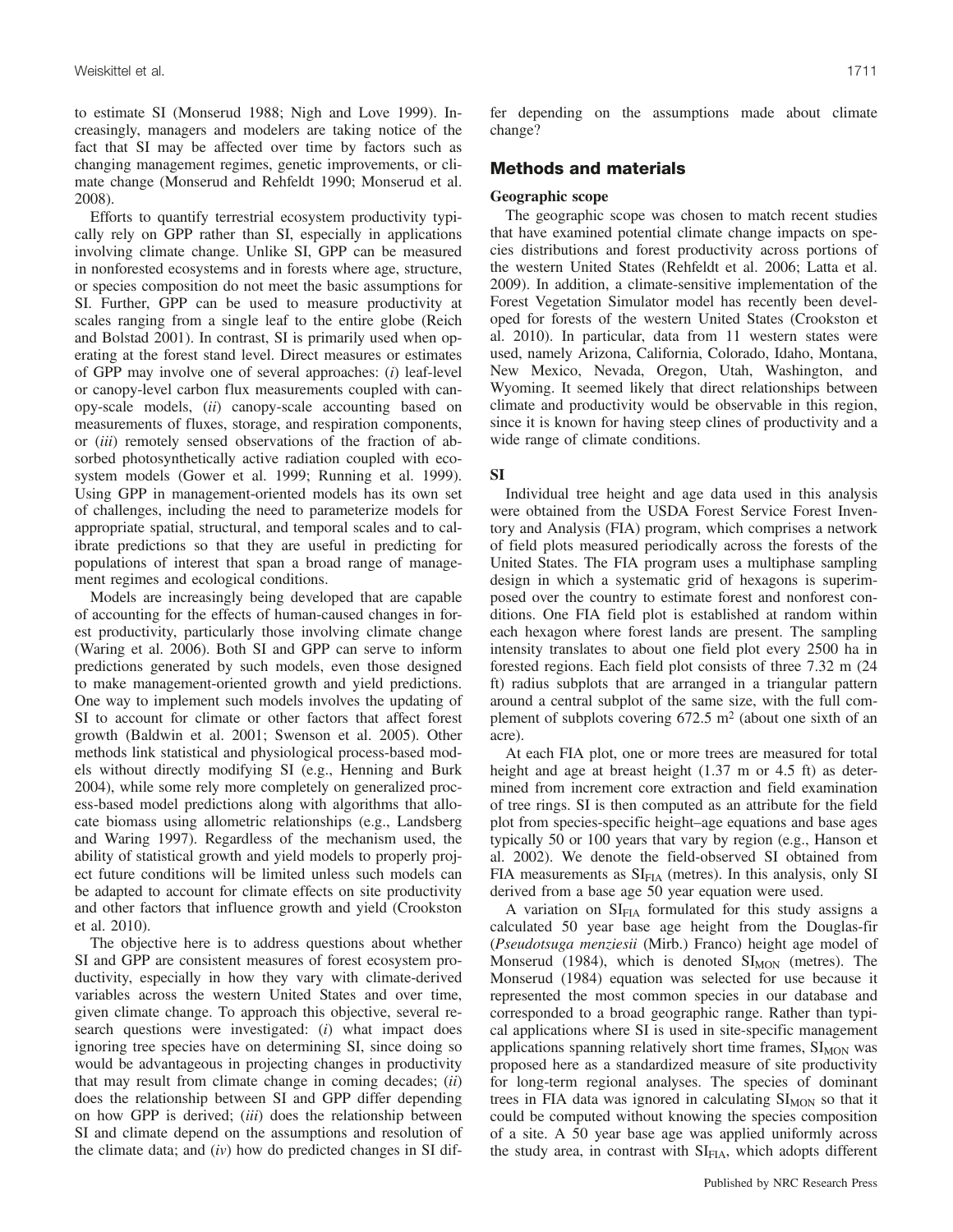base ages for various species and regions. Strength of correlation, mean bias ( $SI<sub>FA</sub> - SI<sub>MON</sub>$ ), and equivalence test of dissimilarity (Robinson and Froese 2004) were computed by species to determine the consistency of  $SI<sub>MON</sub>$  as a productivity measure. Given the known problems associated with SI such as high measurement and prediction error (e.g., Goelz and Burk 1996), a critical threshold of  $\bar{v} \pm 25\%$  was selected for testing equivalence (Parkhurst 2001). For each site tree in the FIA database, breast height age and total height were used to compute a  $SI<sub>MON</sub>$  using the Monserud (1984) model. When more than one site tree was observed on an FIA plot, SI values were averaged. Furthermore, preliminary analysis indicated that similar results of predicting SI from climate and GPP were obtained when either  $SI<sub>MON</sub>$  or  $SI<sub>FIA</sub>$  was used.

Tree height and age observations were available for 21 554 FIA field plots measured between 1984 and 2007 in the western United States. Douglas-fir was the most common (37.5%) of the 61 species in the site-tree database, with ponderosa pine (Pinus ponderosa P. & C. Lawson) and lodgepole pine (Pinus contorta Dougl. ex Loud.) being the next two most common site-tree species at 15.3% and 8.3% of the observations, respectively.

#### Climate

Thirty-year (1961–1990) averaged monthly values for maximum, mean, and minimum daily temperatures along with monthly total precipitation were obtained from a splinesurface model developed from some 3000 climate stations throughout the western United States (Rehfeldt 2006). Climate values for each FIA plot location were generated from the spline surface based on longitude, latitude, and elevation (http://forest.moscowfsl.wsu.edu/climate; Rehfeldt 2006). In the publicly available FIA database used here, plot locations were offset by unspecified distances, generally  $\leq 1$  km, to protect landowner privacy and plot integrity (Coulston et al. 2006). Because elevations are highly spatially correlated with climate for the spatial extent of the study and unadjusted plot elevation is given in the FIA database, it was assumed that the plot location offsets would have little effect on climate data accuracy in this application (Prisley et al. 2009).

A suite of derived variables were computed from the monthly climate data (Table 1) based on the expectation that some of the variables would be relevant for predicting or explaining relationships between climate and GPP or SI (Rehfeldt et al. 2006; Waring et al. 2006). For comparison, climate variables were also obtained for FIA plots using the DAYMET database of 1 km<sup>2</sup> gridded daily temperature and precipitation estimates (http://www.daymet.org; Thorton et al. 1997). The spline-surface estimates from the DAYMET model overlap with those of the Moscow Forestry Sciences Laboratory in geographic scope and suitably overlap with the period of climate observations (1980–2003 for DAYMET versus 1961–1990 for the Moscow climate model).

### GPP

Annual MODIS-derived GPP (megagrams of carbon per hectare per year) data corresponding to FIA plot locations were obtained for 2000–2004 from the repository of  $1 \text{ km}^2$ GPP estimates at http://www.ntsg.umt.edu/modis/, which were generated using the MOD17 algorithm (Heinsch et al. 2003; Zhao et al. 2005). In addition to satellite-based estimates, GPP was calculated for each FIA plot using the physiological-based stand growth model 3-PG (Landsberg and Waring 1997). Although 3-PG is relatively simple compared with some process-based models, its performance has been demonstrated across a wide geographic range and different forest species (Landsberg et al. 2003). Annual 1 km2 grid layers of GPP for 2000–2004 created using 3-PG were obtained from Nightingale et al. (2007). Mean annual GPP was estimated from these grids and the predicted value was extracted for each FIA plot based on its location on the grid. As in Nightingale et al. (2007), these two measures of GPP were highly correlated  $(r = 0.88)$ .

#### Analyses

All computations were done using R (R Development Core Team 2009), including several freely available packages that extend the software's basic capabilities. The R packages used were "randomForest" and "maps". Relationships between SI and the MODIS and 3-PG measures of GPP were explored using scatterplots and spline curve fits, displayed graphically along with relevant values of  $R^2$  and root mean square error (RMSE). Next, the ability to predict SI and GPP from climate was explored using the nonparametric regression tool random forest (RF; Breiman 2001), as implemented in R by Liaw and Wiener (2002). RF was used to explore regression relationships between climate variables and the three measures of productivity that we considered. The RF algorithm provides an assessment of how much influence each variable has on productivity. To determine the number of variables to use, we repeated the RF regression procedure sequentially, dropping the least influential variable at each step until there were only two predictors left. The fit statistics (e.g.,  $R^2$ , RMSE) were then plotted over the number of variables in the sequentially fitted regression analyses and the optimal number of variables was identified by finding the point where the curve's rate of increase slowed to near zero. This approach was assumed to balance model parsimony with overfitting. The two-parameter model and the model with the optimal number of parameters were both presented to highlight trade-offs in predictive capacity.

Given the relative lack of use of RF in forestry, a brief explanation is warranted. The RF algorithm builds a set of regression trees (200 in our case), each based on a separate bootstrap sample of the data. The observations that are left out of the sample are called "out-of-bag" samples. Once the set of regression trees are created, a value of mean square error (MSE) is computed for each tree using the out-of-bag samples that correspond to the tree. The MSE from all of the trees is averaged and reported as overall MSE (the same observations are used to compute an estimate of  $R^2$ ). We took the square root of this value to report RMSE. The importance scores for each variable are computed using the following logic. First, the observations of the variable are permuted breaking the relationship of the observed value of the variable with the observed values of all of the other variables. Second, predictions are made for the out-of-bag samples using the permuted data and MSE is computed as done for the nonpermuted data. The percent increase in MSE is then computed. The idea is relatively simple: if a variable is an important predictor, then permuting it should cause a relatively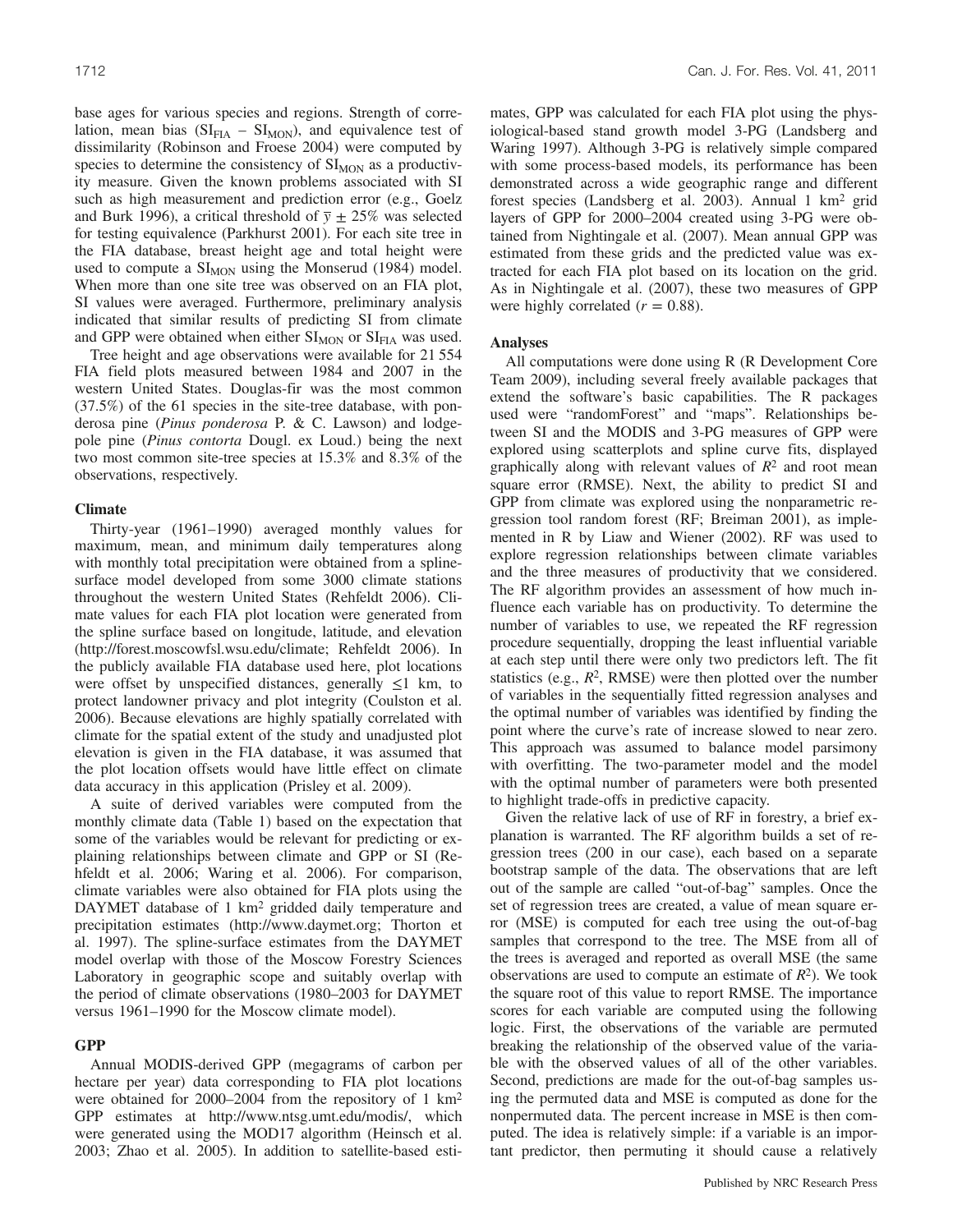|  |  |  |  |  |  |  |  |  | <b>Table 1.</b> Climate variables from the US Forest Service Moscow Laboratory climate model. |  |  |
|--|--|--|--|--|--|--|--|--|-----------------------------------------------------------------------------------------------|--|--|
|--|--|--|--|--|--|--|--|--|-----------------------------------------------------------------------------------------------|--|--|

| Variable name  | Definition                                                               | Mean    | Minimum | Maximum |
|----------------|--------------------------------------------------------------------------|---------|---------|---------|
| adi            | sqrt(dd5)/map                                                            | 0.0528  | 0.0072  | 0.3705  |
| adimindd0      | $adi \times minadd0$                                                     | 85.63   | 0.94    | 502.67  |
| d100           | Julian date the sum of degree-days $>5$ °C reaches 100 °C                | 120.3   | 16.0    | 196.0   |
| dd0            | Annual degree-days < $0^{\circ}$ C (based on monthly mean temperatures)  | 601.8   | 0.0     | 2187.0  |
| dd5            | Annual degree-days $>5$ °C (based on monthly mean temperatures)          | 1532    | 289     | 5959    |
| dd5mtcm        | $(dd5\times mtcm)/1000$                                                  | $-1.6$  | $-25.2$ | 67.3    |
| fday           | Julian date of the first freezing date of autumn                         | 258.7   | 197.0   | 353.0   |
| ffp            | Length of the frost-free period                                          | 98.6    | 0.0     | 331.0   |
| gsdd5          | Degree-days $>5$ °C accumulating within the frost-free period            | 1011    | 6       | 5423    |
| gsp            | Growing season precipitation, April–September                            | 285.2   | 48.0    | 847.0   |
| gspdd5         | $(gsp \times dd5)/1000$                                                  | 424.1   | 60.0    | 1410.6  |
| gspmtcm        | $(gsp \times m \cdot \text{tcm})/1000$                                   | $-0.8$  | $-5.5$  | 3.4     |
| gsptd          | $(gsp \times tdiff)/100$                                                 | 53.6    | 5.0     | 111.0   |
| map            | Mean annual precipitation                                                | 949.5   | 165.0   | 3375.0  |
| mapdd5         | $(map \times dd5)/1000$                                                  | 1572.2  | 172.5   | 6636.3  |
| mapmtcm        | $(map \times mtem)/1000$                                                 | $-0.9$  | $-13.4$ | 17.3    |
| maptd          | $(map \times tdiff)/100$                                                 | 164.3   | 40.9    | 448.0   |
| mat            | Mean annual temperature                                                  | 6.1     | $-3.1$  | 21.3    |
| mmax           | Maximum temperature in the warmest month                                 | 24.8    | 14.1    | 40.5    |
| mmin           | Minimum temperature in the coldest month                                 | $-8.5$  | $-23.0$ | 5.0     |
| <i>mmindd0</i> | Annual degree-days < $0^{\circ}$ C based on monthly minimum temperatures | 1528    | 24      | 4214    |
| mtcm           | Mean temperature in the coldest month                                    | $-2.9$  | $-14.4$ | 11.3    |
| mtcmgsp        | $m$ t $cm$ /gsp                                                          | $-0.01$ | $-0.09$ | 0.17    |
| mtcmmap        | $m$ t $cm$ /map                                                          | $-0.01$ | $-0.05$ | 0.04    |
| mtwm           | Mean temperature in the warmest month                                    | 16.2    | 8.6     | 32.5    |
| pratio         | gsplmap                                                                  | 0.36    | 0.09    | 0.80    |
| prdd5          | pratio $\times$ dd5                                                      | 503.7   | 81.6    | 2589.7  |
| prmtcm         | $pratio \times m$ tcm                                                    | $-1.7$  | $-9.5$  | 4.5     |
| sday           | Julian date of the last freezing date of spring                          | 160     | 21      | 221     |
| sdi            | Summer dryness index = $sqrt(gsdd5)/gsp$                                 | 0.13    | 0.01    | 1.18    |
| sdimindd0      | sdi $\times$ mmindd0                                                     | 151.2   | 6.2     | 790.7   |
| tdgsp          | tdifflgsp                                                                | 0.08    | 0.01    | 0.39    |
| tdiff          | $mtwm - mtcm$                                                            | 19.2    | 5.5     | 34.3    |
| tdmap          | tdifflmap                                                                | 0.03    | 0.01    | 0.18    |

Note: Temperature-related variables are defined in units of  $\mathrm{C}$  and precipitation values in mm.

large increase in error, and if it is not important, permuting it should cause relatively low increases in error.

# RF models having the strongest ability to predict SI and GPP were subsequently used to forecast changes in productivity in western US forest lands under forecast climate change scenarios for 2060. Monthly downscaled predictions from three general circulation models (GCM) were used to demonstrate potential climate change effects on changes on SI and GPP, one from the Canadian Center for Climate Modeling and Analysis, another from the US Geophysical Fluid Dynamics Laboratory, and a third from the British Met Office's Hadley Center. Climate predictions were based on the A2 greenhouse gas emissions scenario as defined by Nakicenovic and Swart (2000). We used downscaled GCM data from the Moscow Forestry Sciences Laboratory (http://forest. moscowfsl.wsu.edu/climate), which were produced by adapting spline surfaces from contemporary climate data to future GCM outputs (Rehfeldt 2006). Projections from the RF model using inputs from the three GCMs were averaged to minimize any effects of downscaling or discrepancies between GCM predictions that may have unduly influenced future  $SI_{MON}$  projections.

#### Results

#### Relationship between  $SI<sub>FIA</sub>$  and  $SI<sub>MON</sub>$

For species with at least five observations (45 of the 61 species), the average Pearson correlation between the  $SI<sub>FIA</sub>$ and  $SI_{MON}$  was  $0.84 \pm 0.16$  (mean  $\pm$  SD). All of the correlations were statistically significant ( $p < 0.05$ ). The weakest correlation was for *Pinus arizonica* ( $r = 0.57$ ). A simple linear regression between  $SI<sub>FA</sub>$  and  $SI<sub>MON</sub>$  using all observations produced a  $R^2$  and RMSE of 0.76 and 4.36 m, respectively.

The overall mean difference between  $SI<sub>FIA</sub>$  and  $SI<sub>MON</sub>$ was  $0.63 \pm 4.54$  m (mean  $\pm$  SD), which varied between species (Table 2). For 16 species, which comprised nearly 90% of the observations, equivalence tests with a null hypothesis of dissimilarity and a critical value of  $\overline{y} \pm 25\%$  were rejected. In contrast, the hypothesis of dissimilarity was not rejected for only four of the 20 most common species in the database.

#### Relationship between GPP and SI

Scatterplots indicate that both measures of GPP and  $SI<sub>MON</sub>$ were moderately related, with Spearman rank correlation co-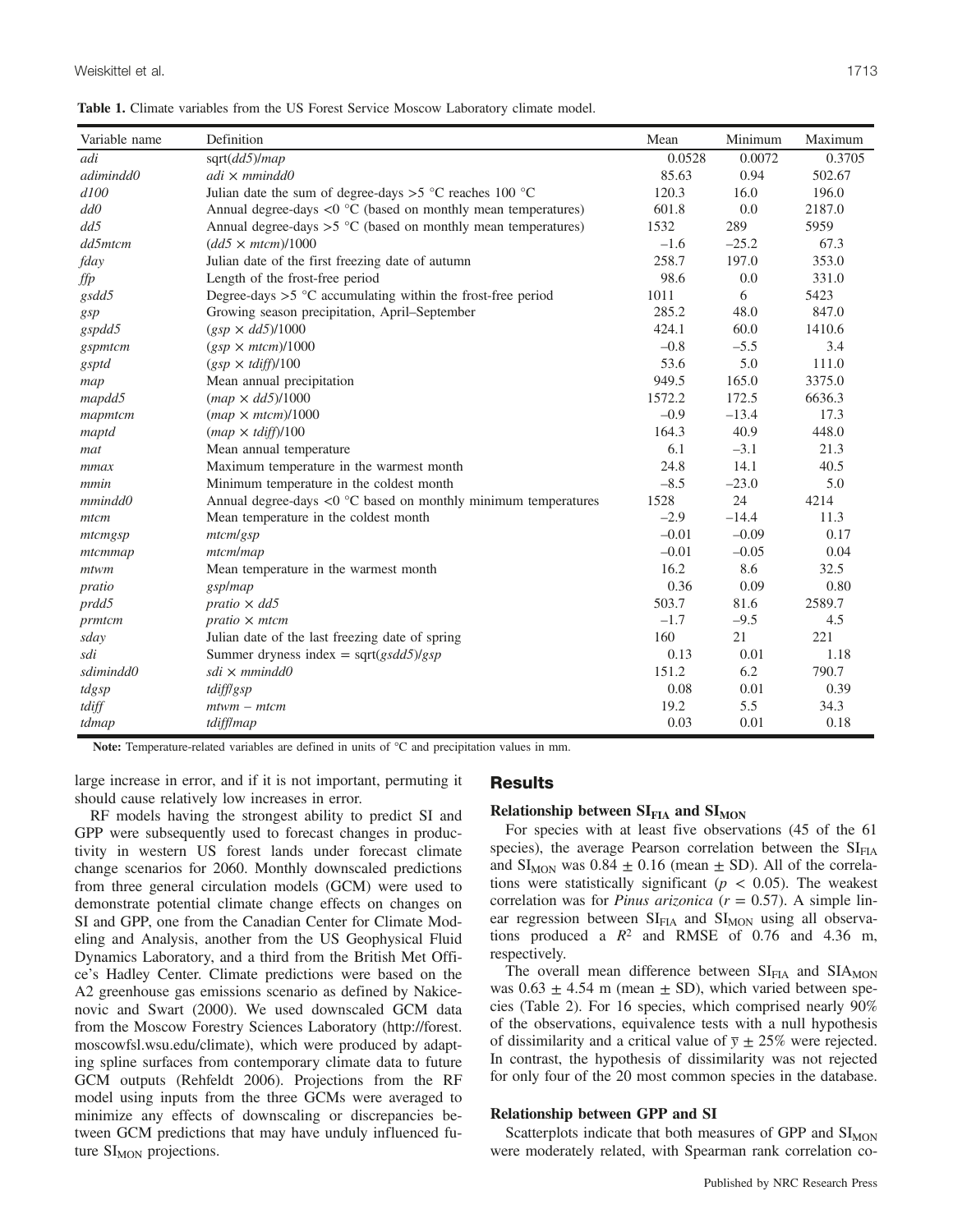| <b>Species</b>                  | $\boldsymbol{N}$ | Correlation between SI <sub>FIA</sub><br>$(m)$ and $SIMON$ $(m)$ | Mean difference $\pm$ SE (m) | Result of equivalence<br>test of dissimilarity |
|---------------------------------|------------------|------------------------------------------------------------------|------------------------------|------------------------------------------------|
| Pinus ponderosa                 | 12290            | 0.83                                                             | $-4.65 \pm 0.09$             | Rejected                                       |
| Picea engelmannii               | 5659             | 0.90                                                             | $0.51 \pm 0.08$              | Rejected                                       |
| Pinus contorta                  | 5415             | 0.90                                                             | $-0.03 \pm 0.07$             | Rejected                                       |
| Abies lasiocarpa                | 5225             | 0.90                                                             | $1.09 \pm 0.07$              | Rejected                                       |
| Abies concolor                  | 2976             | 0.92                                                             | $0.74 \pm 0.14$              | Rejected                                       |
| Tsuga heterophylla              | 2761             | 0.96                                                             | $0.55 \pm 0.23$              | Rejected                                       |
| Abies grandis                   | 1836             | 0.93                                                             | $6.24 \pm 0.22$              | Not rejected                                   |
| Pinus jeffreyi                  | 1326             | 0.87                                                             | $-8.61 \pm 0.19$             | Not rejected                                   |
| Larix occidentalis              | 983              | 0.92                                                             | $0.07 + 0.24$                | Rejected                                       |
| Abies magnifica                 | 783              | 0.97                                                             | $4.32 \pm 0.22$              | Not rejected                                   |
| Pinus flexilis                  | 570              | 0.76                                                             | $0.33 \pm 0.11$              | Rejected                                       |
| Pinus albicaulis                | 547              | 0.73                                                             | $-0.15+0.11$                 | Rejected                                       |
| Thuja plicata                   | 538              | 0.92                                                             | $4.45 \pm 0.30$              | Not rejected                                   |
| Tsuga mertensiana               | 510              | 0.83                                                             | $0.55 \pm 0.23$              | Rejected                                       |
| Sequoia sempervirens            | 349              | 0.93                                                             | $-0.38 + 0.54$               | Rejected                                       |
| Pinus monticola                 | 305              | 0.95                                                             | $2.25 \pm 0.73$              | Rejected                                       |
| Picea sitchensis                | 298              | 0.82                                                             | $0.05 \pm 0.52$              | Rejected                                       |
| Abies lasiocarpa var. arizonica | 286              | 0.86                                                             | $1.21 \pm 0.24$              | Rejected                                       |
| Pinus lambertiana               | 275              | 0.98                                                             | $1.98 \pm 0.43$              | Rejected                                       |

Table 2. Comparison between US Forest Service Forest Inventory and Analysis observed site index (SI<sub>FIA</sub>) (base age 50 years) and site index estimated using the Monserud (1984) equation  $(SI_{MON})$  for the top 20 species by frequency.

Note: The attributes include the Pearson's correlation coefficient, mean difference  $(SI_{MON} - S I_{FIA})$ , and the result of a an equivalence test of dissimilarity (Robinson and Froese 2004). The critical threshold for the test was  $\overline{y} \pm 25\%$ .

| Fig. 1. Relationships between predicted site index estimated using the Monserud (1984) equation (SI <sub>MON</sub> ) and gross primary production |  |  |  |  |  |  |  |
|---------------------------------------------------------------------------------------------------------------------------------------------------|--|--|--|--|--|--|--|
| (GPP) as predicted by (A) 3-PG and (B) MODIS. The gray line is a lowess regression line.                                                          |  |  |  |  |  |  |  |



efficient values of 0.65 for 3-PG and 0.70 for MODIS (Fig. 1). Similar patterns were noted when plotting the GPP versus  $SI<sub>FA</sub>$  (not shown). The relationship between SI and GPP was generally weaker at higher values of  $SI<sub>MON</sub>$ , particularly in comparison with GPP estimated using 3-PG (Fig. 1).

## Relationship between climate and GPP and between climate and SI

RF results showed a steep increase in model goodness-offit for all response variables when the number of climate-related predictor variables increased from two to four. A relatively gradual increase was observed as the number of predictors was increased from four to seven (Fig. 2). Little additional increase in  $R<sup>2</sup>$  was realized by including more



than seven predictors. Subsequent RF models were developed using seven predictors, with results for best models explaining 91%, 91%, and 78% of the total variation in MODIS GPP, 3-PG GPP, and  $SI<sub>MON</sub>$ , respectively (Table 3).

#### Predicted SI given climate change

The distribution of  $SI<sub>MON</sub>$  computed using FIA-observed tree height and age generally showed the greatest forest productivity occurring in coastal areas and along windward slopes of major mountain ranges (Fig. 3A). Observed  $SI<sub>MON</sub>$ showed areas of relatively low productivity in large portions of the Rocky Mountains of Utah, central Colorado, and northwestern Wyoming (Fig. 3A). Spatial distributions of GPP across the region generally showed the same patterns of high and low productivity (Fig. 3).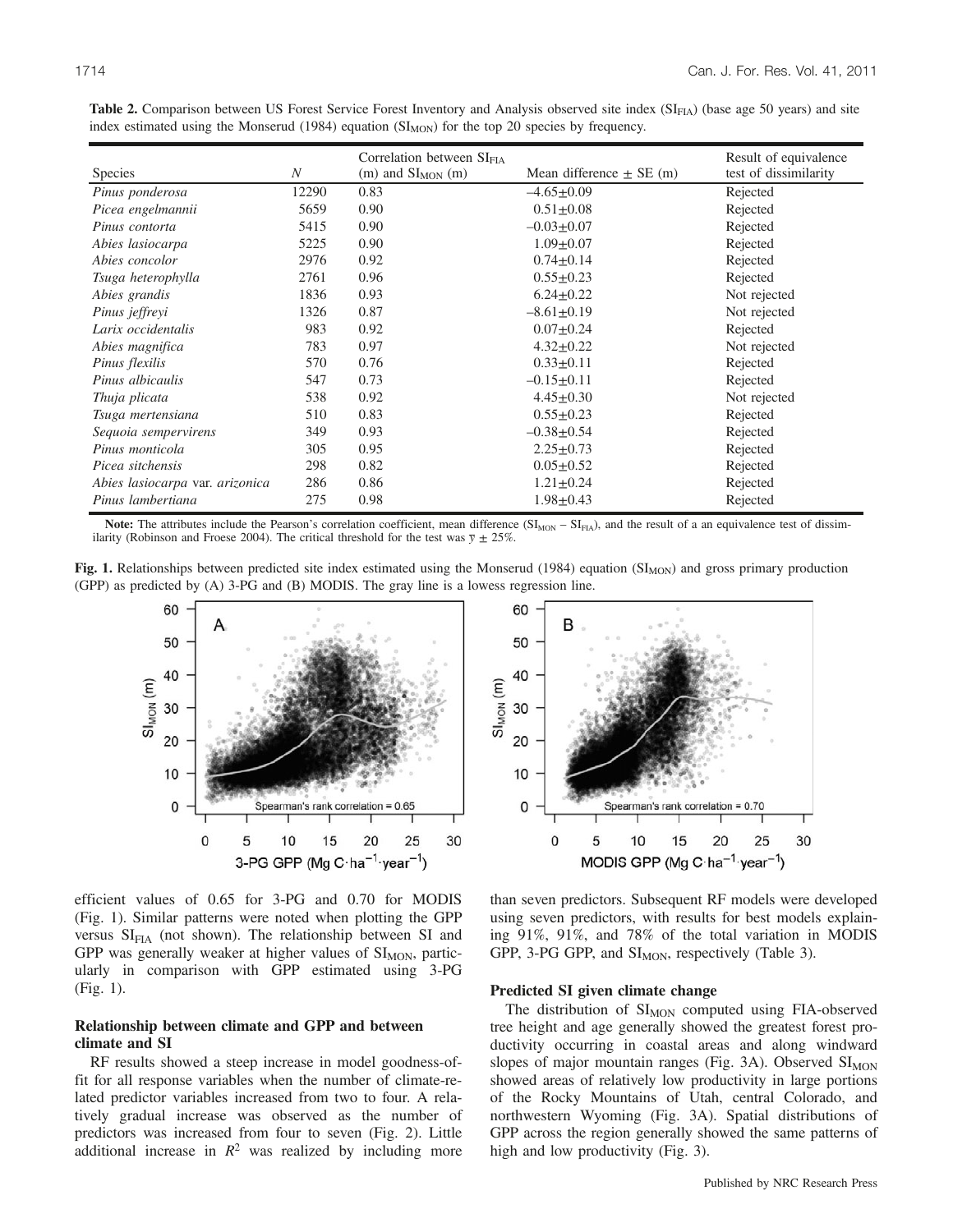Fig. 2. Changes in  $R^2$  as the number of variables is increased in random forest models that predict MODIS gross primary production (Mg C·ha–1·year–1), 3-PG gross primary production, and site index estimated using the Monserud (1984) equation ( $SI<sub>MON</sub>$  (m)).



The distribution of  $SI_{MON}$  values predicted from observed contemporary climate variables was somewhat narrower than that of the observed  $SI<sub>MON</sub>$  data; however, both results showed similar patterns of areas having relatively high and low forest productivity across the region (cf. Figs. 3A and 4A). The 2060 spatial distribution of projected  $SI<sub>MON</sub>$  based on an A2 greenhouse gas emissions scenario showed a decrease in the value in the coastal areas of Oregon and Washington, while increases were observed in the Idaho Central Rockies and western Montana. The distribution appeared to narrow considerably from the contemporary distribution, which is in part due to averaging the projections from the three GCMs (Fig. 5). In general, the British Met Office's Hadley Center GCM predicted the most severe reductions in  $SI<sub>MON</sub>$ .

The average trend in  $SI<sub>MON</sub>$  change from 2000 to 2090 over all FIA plots evaluated was a slight increase of  $1.6 \pm$ 4.9 m; however, mapping revealed that  $SI<sub>MON</sub>$  was projected to decrease on many of the most productive sites while increasing in areas having low contemporary productivities (Fig. 4). Maps of future  $SI<sub>MON</sub>$  produced from individual GCM climate inputs (not shown) exhibited greater variability in projected values and their spatial distributions but, in general, agreed with the three-GCM averages shown in Fig. 4.

# **Discussion**

Multiple measures of potential forest productivity have been used in the past including SI (Skovsgaard and Vanclay 2008), maximum basal area (Skovsgaard and Vanclay 2008), yield-based measures (Schmoldt et al. 1985), maximum mean annual increment (Hanson et al. 2002), maximum leaf area index (Waring et al. 1978), and outputs obtained from a process-based model (Swenson et al. 2005; Rodriguez et al. 2009). Although imperfect, SI is currently the most common means for quantitatively assessing forest stand potential productivity and widely used in several statistical growth and

|                   | MODIS GPP (Mg C.ha <sup>-1</sup> .year <sup>-1</sup> ) |                  |                                                                                                                                                                                                                                                                                                                                                                                                                                                                                                                                                                                                                                                                           | $SIMON$ (m)      |         |                  |         |                  | 3-PG GPP (Mg C·ha <sup>-1</sup> ·year <sup>-1</sup> ) |                  |         |
|-------------------|--------------------------------------------------------|------------------|---------------------------------------------------------------------------------------------------------------------------------------------------------------------------------------------------------------------------------------------------------------------------------------------------------------------------------------------------------------------------------------------------------------------------------------------------------------------------------------------------------------------------------------------------------------------------------------------------------------------------------------------------------------------------|------------------|---------|------------------|---------|------------------|-------------------------------------------------------|------------------|---------|
| 7-variable model  |                                                        | 2-variable model |                                                                                                                                                                                                                                                                                                                                                                                                                                                                                                                                                                                                                                                                           | 7-variable model |         | 2-variable model |         | 7-variable model |                                                       | 2-variable model |         |
| Variable          | %IncMSE                                                | Variable         | %IncMSE                                                                                                                                                                                                                                                                                                                                                                                                                                                                                                                                                                                                                                                                   | Variable         | %IncMSE | Variable         | %IncMSE | Variable         | %IncMSE                                               | Variable         | %IncMSE |
| mnax              | 51.6                                                   | tdiff            | 523.3                                                                                                                                                                                                                                                                                                                                                                                                                                                                                                                                                                                                                                                                     | prdd5            | 49.0    | mminddO          | 446.8   | nnmax            | 51.6                                                  | tdiff            | 523.4   |
| gsp               | 46.4                                                   | as B             | 158.1                                                                                                                                                                                                                                                                                                                                                                                                                                                                                                                                                                                                                                                                     | mnax             | 48.3    | gsptd            | 155.2   | ds8              | 46.4                                                  | gsp              | 157.5   |
| prdd5             | 41.4                                                   |                  |                                                                                                                                                                                                                                                                                                                                                                                                                                                                                                                                                                                                                                                                           | mmindd0          | 36.0    |                  |         | prdd5            | 41.4                                                  |                  |         |
| sdi               | 40.4                                                   |                  |                                                                                                                                                                                                                                                                                                                                                                                                                                                                                                                                                                                                                                                                           | maptd            | 33.7    |                  |         | sdi              | 40.4                                                  |                  |         |
| tdiff             | 34.3                                                   |                  |                                                                                                                                                                                                                                                                                                                                                                                                                                                                                                                                                                                                                                                                           | sdi              | 33.0    |                  |         | tdiff            | 34.3                                                  |                  |         |
| maptd             | 30.9                                                   |                  |                                                                                                                                                                                                                                                                                                                                                                                                                                                                                                                                                                                                                                                                           | gsptd            | 32.1    |                  |         | maptd            | 30.9                                                  |                  |         |
| mapdd5            | 29.2                                                   |                  |                                                                                                                                                                                                                                                                                                                                                                                                                                                                                                                                                                                                                                                                           | tdgsp            | 25.7    |                  |         | mapdd5           | 29.2                                                  |                  |         |
|                   | 0.91                                                   |                  | 0.76                                                                                                                                                                                                                                                                                                                                                                                                                                                                                                                                                                                                                                                                      | R <sup>2</sup>   | 0.78    |                  | 0.68    |                  | $\overline{16.0}$                                     |                  | 0.76    |
| RMSE              | 1.19                                                   |                  | 1.93                                                                                                                                                                                                                                                                                                                                                                                                                                                                                                                                                                                                                                                                      | <b>RMSE</b>      | 4.59    |                  | 5.54    | RMSE             | $^{89}$                                               |                  | 1.93    |
| by $ggp$ $(dggp)$ |                                                        |                  | mean annual precipitation ( <i>map</i> ) and <i>tdiff</i> (mapta), interaction between <i>map</i> and dd5 ( <i>mapdd5</i> ), minimum growing degree-days <0 °C ( <i>mmindd0</i> ), interaction between gsp and ta (gsptd), and tdiff divided<br>between the ratio of summer to total precipitation (pratio) and growing degree-days >5 °C (dd5) (prdd5), summer dryness index (sdi), summer-winter temperature differential (ddff), interaction between<br>Note: The overall fit statics are also given, R <sup>2</sup> and root mean square error (RMSE). Variables are maximum temperature in the warmest month (mmax), growing season precipitation (gsp), interaction |                  |         |                  |         |                  |                                                       |                  |         |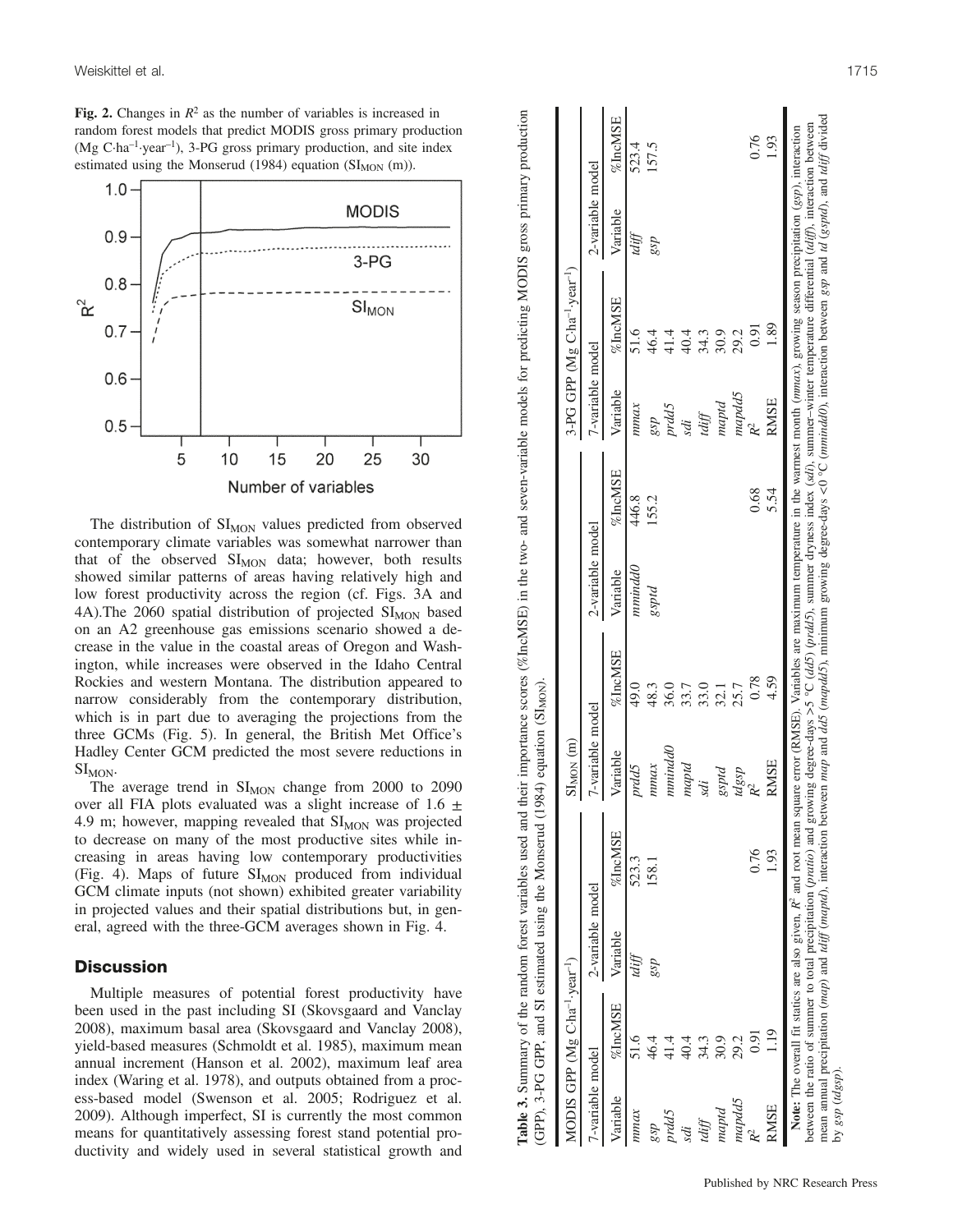Fig. 3. Histograms and spatial map of (A) site index estimated using the Monserud (1984) equation (SI<sub>MON</sub>), (B) 3-PG gross primary production (GPP), and (C) MODIS GPP. The darker shading indicates higher values.



yield models (Skovsgaard and Vanclay 2008). Previous work that has attempted to relate SI to climate, physiographic, and soil factors has generally been able to explain a limited amount of the observed variation (<30%; Carmean 1975). Multiple explanations for this have been offered including  $(i)$ SI is a complex interaction between environmental factors and genetics (Monserud and Rehfeldt 1990), (ii) sample size is too low to detect meaningful relationships (Monserud et al.

1990), (iii) past natural disturbances limit the strength of SI as a measure of productivity (Nigh and Love 1999),  $(iv)$  the true cause of forest productivity is not measured (Monserud et al. 1990), and (v) traditional parametric techniques like multiple linear regression have a limited capacity to detect complex relationships (Aertsen et al. 2010).

In this analysis, nonparametric modeling tools were used to assess large-scale variation in  $SI<sub>MON</sub>$ , a field-based esti-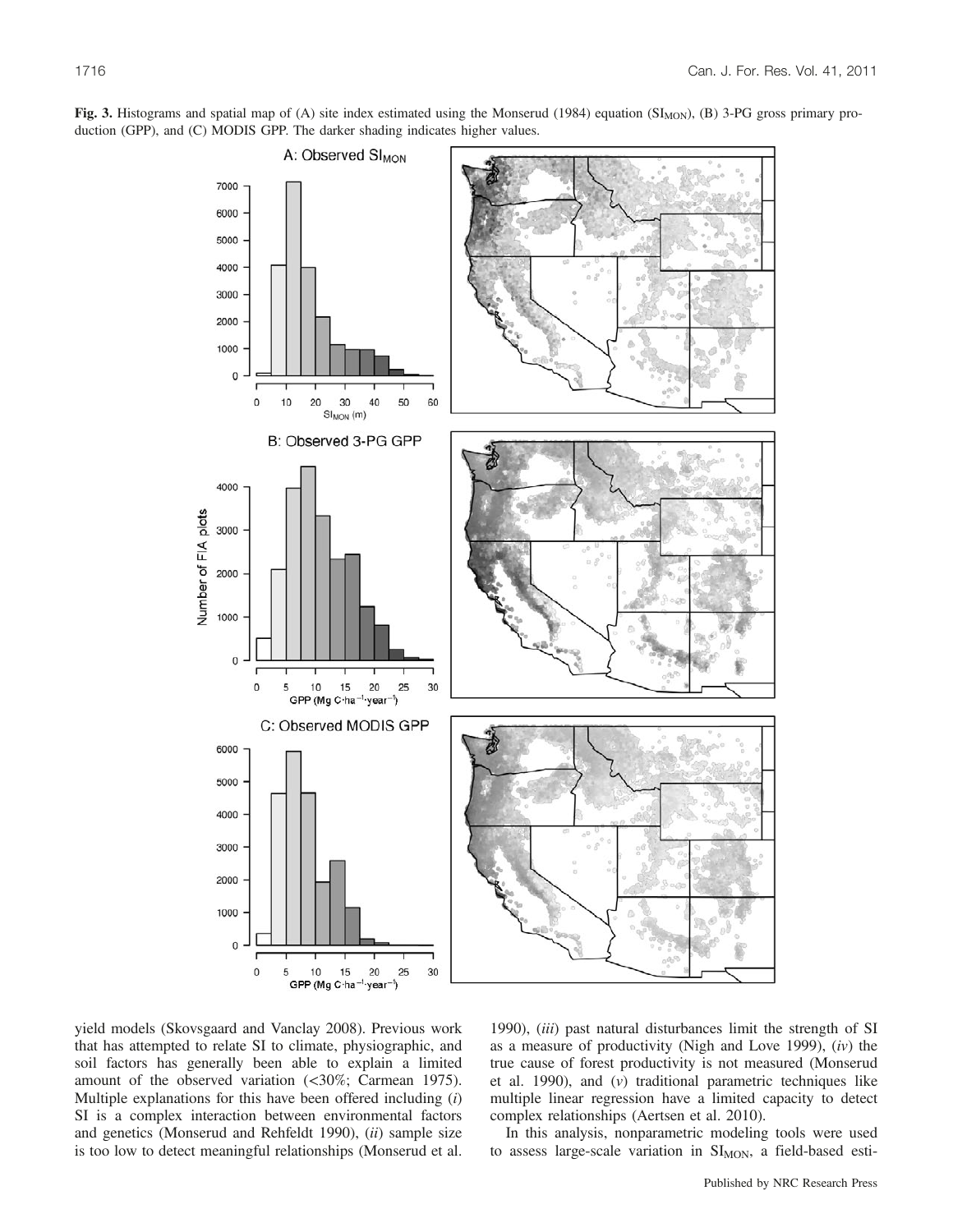

mate of SI.  $SI_{MON}$  was used in this analysis rather than  $SI_{FIA}$ because it was well correlated with  $SI<sub>FA</sub>$ , a consistent estimator of SI (i.e., multiple equations are used to estimate  $SI<sub>FIA</sub>$ even for one species), and it can be applied across the landscape without knowing what species are growing there, which is particularly important for future climate scenarios. Overall, these results indicated that  $SI<sub>MON</sub>$  provided a reasonable and consistent estimate of SI for the vast majority of species in this analysis. Predictions from the resulting nonparametric model explained approximately 78% of the variation in  $SI<sub>MON</sub>$  with only a small number (seven) of climate-based predictors.

Process-based models have been proposed as more effective predictors of site productivity because they integrate both climate and soil factors, can mechanistically account for complex interactions between components, and can provide high-resolution productivity maps even for areas without trees currently present (Swenson et al. 2005). The drawbacks to process-based models are that they are often complex, difficult to parameterize, and rely on information that is not easily obtained (e.g., leaf area index, hourly or daily weather observations, soil maps, etc.) (Mäkelä et al. 2000). The 3-PG model (Landsberg and Waring 1997) has been widely used in a variety of forest types because it is relatively easy to parameterize, is robust in its predictions, and can run on information that is generally available for large regions (Landsberg et al. 2003). Consequently, 3-PG has been used to map productivity in the US Pacific Northwest (Swenson et al. 2005; Coops et al. 2011), portions of Chile (Rodriguez et al. 2009), British Columbia (Coops et al. 2010), and the entire United States (Nightingale et al. 2007). When compared with 3-PG, Waring et al. (2006) found that the MODIS midsummer enhanced vegetation index was an equally effective predictor of SI in the US Pacific and Inland Northwest and had the added benefit of not requiring information on soils or climate.

In this present analysis, GPPs derived from 3-PG and MODIS were used in predicting SI. However, both 3-PG and MODIS GPP had a more limited relationship with SI in terms of  $R<sup>2</sup>$  and RMSE when compared with the use of just climatic variables. Of the two models, MODIS was a more effective predictor of SI likely because it relies on remotely sensed estimates of leaf area index and daily surface climate (Running et al. 2004) rather than simulated leaf area index and interpolated monthly climate that 3-PG uses. However, both 3-PG and MODIS estimates of GPP are highly dependent on climate, as two-parameter RFs were able to explain over 75% of their original variation. Given this high sensitivity to climate, it appears that predicting SI directly from climatic variables may be a more parsimonious approach and avoids the complications and implicit assumptions inherent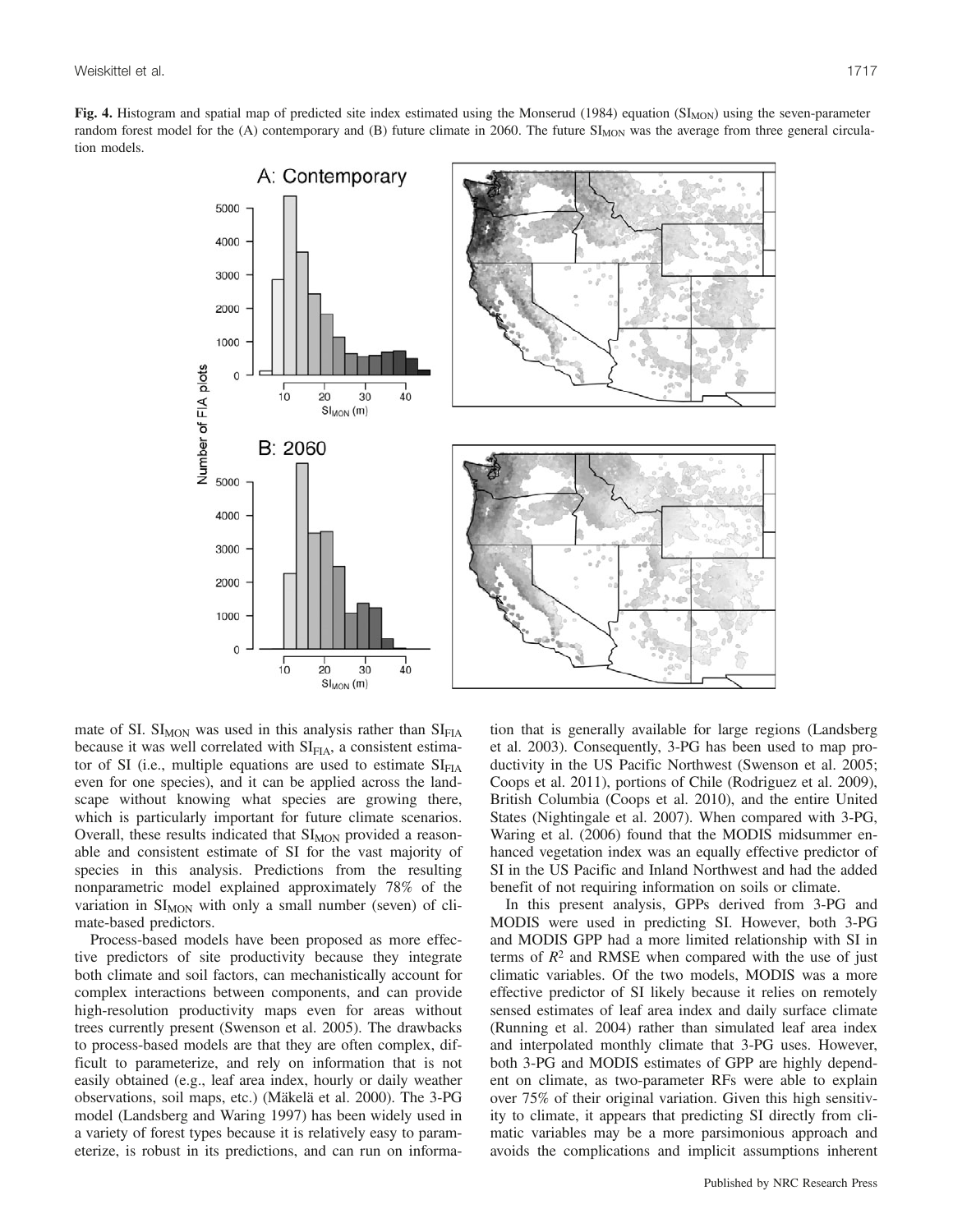Fig. 5. Histograms of predicted change in site index estimated using the Monserud (1984) equation for three general circulation models (GCM) by year (2030, 2060, and 2090) using the developed seven-parameter random forest model. The GCMs included one from the Canadian Center for Climate Modeling and Analysis (CGCM), another from the US Geophysical Fluid Dynamics Laboratory (GFDLCM), and a third from the British Met Office's Hadley Center (HADCM). Climate predictions were based on the A2 greenhouse gas emissions scenario as defined by Nakicenovic and Swart (2000).



to any process-based model. However, detailed process-based models will be necessary for predicting changes in productivity due to increases in  $CO<sub>2</sub>$  (Keenan et al. 2011), but the best approach for doing this is still unclear (Schwalm and Ek 2001).

In this present analysis, climate information was obtained from two distinct sources, namely a spline surface of monthly values from Rehfeldt (2006) and Gaussian weighting of daily observations (DAYMET; Thorton et al. 1997). Both sources integrated many observations from multiple climate stations across the study region into smoothed surfaces, one preserving data on a continuous spatial scale and the other gridded to a 1 km2 resolution. Relatively little difference in predictive power was found between the various sources of climate data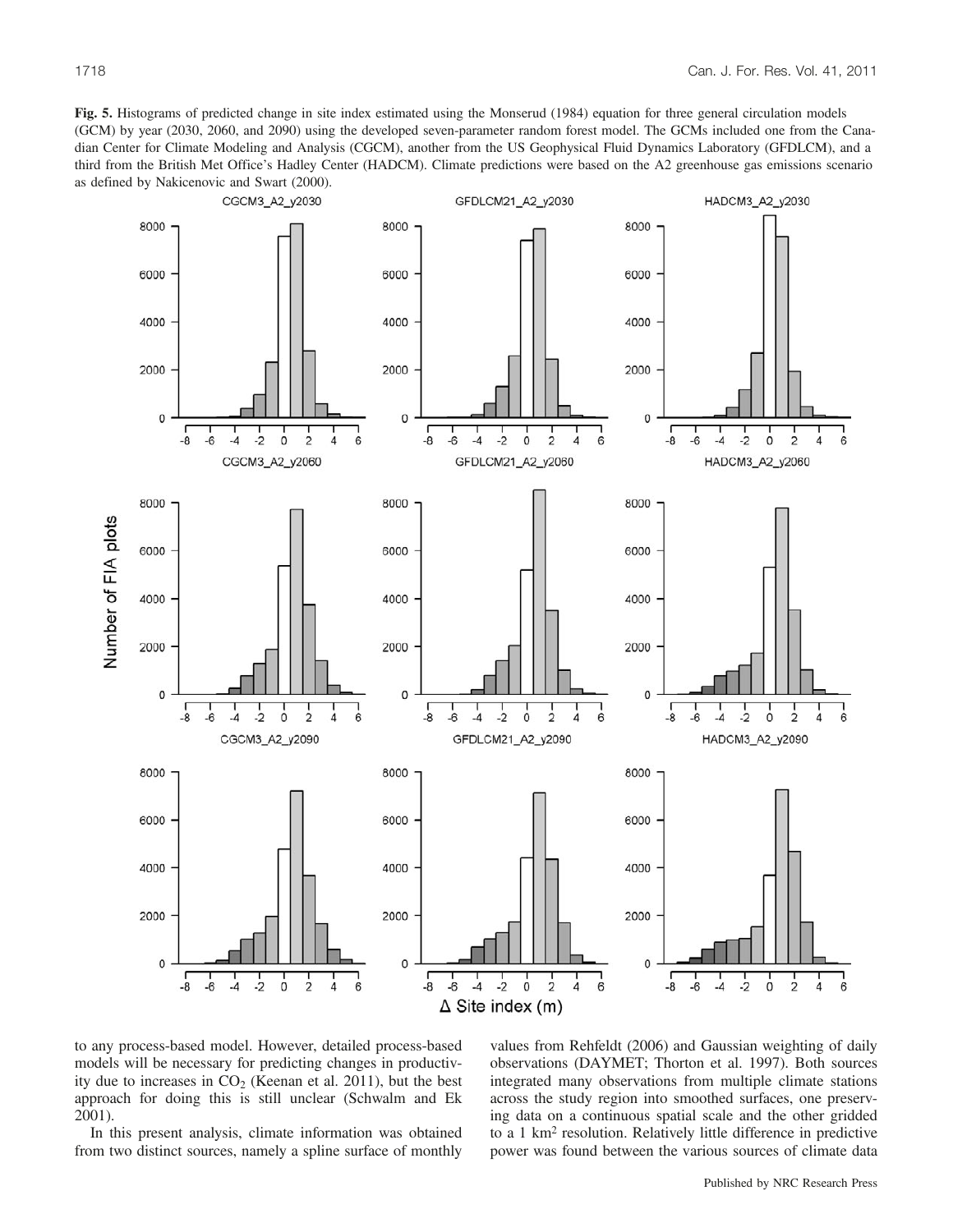in this analysis. This suggests that multiple techniques used to derive climate data and the temporal resolution of it, the climate variables contain information that is effective for predicting SI despite being derived from only latitude, longitude, and elevation.

The two most influential climate variables identified in this analysis were *mmindd0* and *gsptd*, which were key predictors for some species in the analysis of Rehfeldt et al. (2006). The degree of winter coldness is reflected in mmindd0, while the availability of moisture during the warm season and range of temperature fluctuations are represented by *gsptd*. In their analysis, Latta et al. (2009) found that the interaction between annual temperature, precipitation, and a climate moisture index was the most effective for predicting productivity in the US Pacific Northwest. In Alberta, Monserud et al. (2006) found that the strongest linear predictors of lodgepole pine SI were  $dd5$ , the Julian date when  $dd5$  reached 100, and July mean temperature. The results of this analysis coincide with the results of Latta et al. (2009), as they indicated that both temperature and moisture are needed to predict productivity, whereas just temperature was needed in Monserud et al. (2006). Also, like Latta et al. (2009), models in this analysis were able to explain around 75% of the original variation in SI, while Monserud et al. (2006) could only explain 25%. However, the Monserud et al. (2006) SI data were obtained from stem-analyzed plots and not predicted from an equation based on observed tree height and age. Regardless of the variation explained, climate is clearly an important component of site productivity, as suggested by both Latta et al. (2009) and Monserud et al. (2006).

Climate change is expected to have a significant influence on species distribution patterns (Rehfeldt et al. 2006), tree growth (Way and Oren 2010), and potential site productivity (Monserud et al. 2008; Coops et al. 2010; Latta et al. 2010) and therefore on forest dynamics (Crookston et al. 2010). Depending on the climate change scenario and geographic area, the results for changes in potential site productivity have varied. Like this study, Bravo-Oviedo et al. (2010) found that Spanish Pinus pinaster (Aiton) SI either significantly increased or significantly decreased between –30% and 12.5% depending on geographic location and GCMs used. Monserud et al. (2008) found that SI generally increased by 3 m for lodgepole pine in Alberta, which represented a 26%–35% increase, but the results also were highly dependent on the GCM used. Latta et al. (2010) found a 2%–23% increase in their site productivity measure for the US Pacific Northwest. In British Columbia, Coops et al. (2010) found that SI may decrease up to 10% on average in the interior but increase between 10% and 30% along the coast. For Douglas-fir along the coast, Coops et al. (2010) indicated reductions up to 30% with an average reduction near 17%. Similar changes to those of Coops et al. (2010) were found in this present analysis for the western United States by 2060, as the coastal regions experienced reductions of 10%–30%, while SI for interior sites generally increased by 25%. Future studies are needed to further validate these findings. As noted by these other studies, several factors not accounted for in this analysis may ultimately control these potential changes, particularly genetics,  $CO<sub>2</sub>$  concentration, and alterations in disturbance rate and severity.

#### Summary

Measurements of forest site productivity are necessary but difficult to obtain. In this analysis, a correlation between multiple measures of site productivity existed, with each of them being strongly driven by climatic factors. Although process-based models offer a theoretical advantage of integrating climate and soils information in a mechanistic manner, they do not improve predictions of current SI when compared with purely climatic variables. Across a broad range of stand conditions, two climate variables (*mmindd0*) and gsptd) representing changes in temperature and moisture availability during the growing season could explain a significant portion of the observed variation in  $SI<sub>MON</sub>$ . Under a range of expected climate change scenarios,  $SI<sub>MON</sub>$  was found to generally increase between 10% and 30% by 2060, but significant reductions up to 30% were also observed in some areas. Utilizing these expected changes in SI can help statistical growth and yield models to better represent future potential productivity without drastic changes to the existing equations, as demonstrated by Crookston et al. (2010).

# Acknowledgements

This work was funded by the US Forest Service Global Change Research Program. Discussions with Gary Dixon, Robert Monserud, Peter Gould, and Greg Johnson were helpful in shaping the project. Thanks to the US Forest Service Forest and Inventory Analysis staff for compiling and providing the data. Special thanks to Pierre Bernier, the Associate Editor, and three anonymous reviewers for their help in improving a previous version of this manuscript.

## **References**

- Aertsen, W., Kint, V., van Orshoven, J., Özkan, K., and Muys, B. 2010. Comparison and ranking of different modelling techniques for prediction of site index in Mediterranean mountain forests. Ecol. Model. 221(8): 1119–1130. doi:10.1016/j.ecolmodel.2010. 01.007.
- Baldwin, V.C., Burkhart, H.E., Westfall, J.A., and Peterson, K.D. 2001. Linking growth and yield and process models to estimate impact of environmental changes on growth of loblolly pine. For. Sci. 47: 77–82.
- Bravo-Oviedo, A., Gallardo-Andrés, C., del Río, M., and Montero, G. 2010. Regional changes of Pinus pinaster site index in Spain using a climate-based dominant height model. Can. J. For. Res. 40(10): 2036–2048. doi:10.1139/X10-143.
- Breiman, L. 2001. Random forests. Mach. Learn. 45(1): 5–32. doi:10. 1023/A:1010933404324.
- Carmean, W.H. 1975. Forest site quality evaluation in the United States. Adv. Agron. 27: 209–269. doi:10.1016/S0065-2113(08) 70011-7.
- Coops, N.C., Hember, R.A., and Waring, R.H. 2010. Assessing the impact of current and projected climates on Douglas-fir productivity in British Columbia, Canada, using a process-based model (3-PG). Can. J. For. Res. 40(3): 511–524. doi:10.1139/X09-201.
- Coops, N.C., Gaulton, R., and Waring, R.H. 2011. Mapping site indices for five Pacific Northwest conifers using a physiologically based model. Appl. Veg. Sci. 14(2): 268–276. doi:10.1111/j.1654- 109X.2010.01109.x.
- Coulston, J.W., Riitters, K.H., McRoberts, R.E., Reams, G.A., and Smith, W.D. 2006. True versus perturbed forest inventory plot locations for modeling: a simulation study. Can. J. For. Res. 36(3): 801–807. doi:10.1139/x05-265.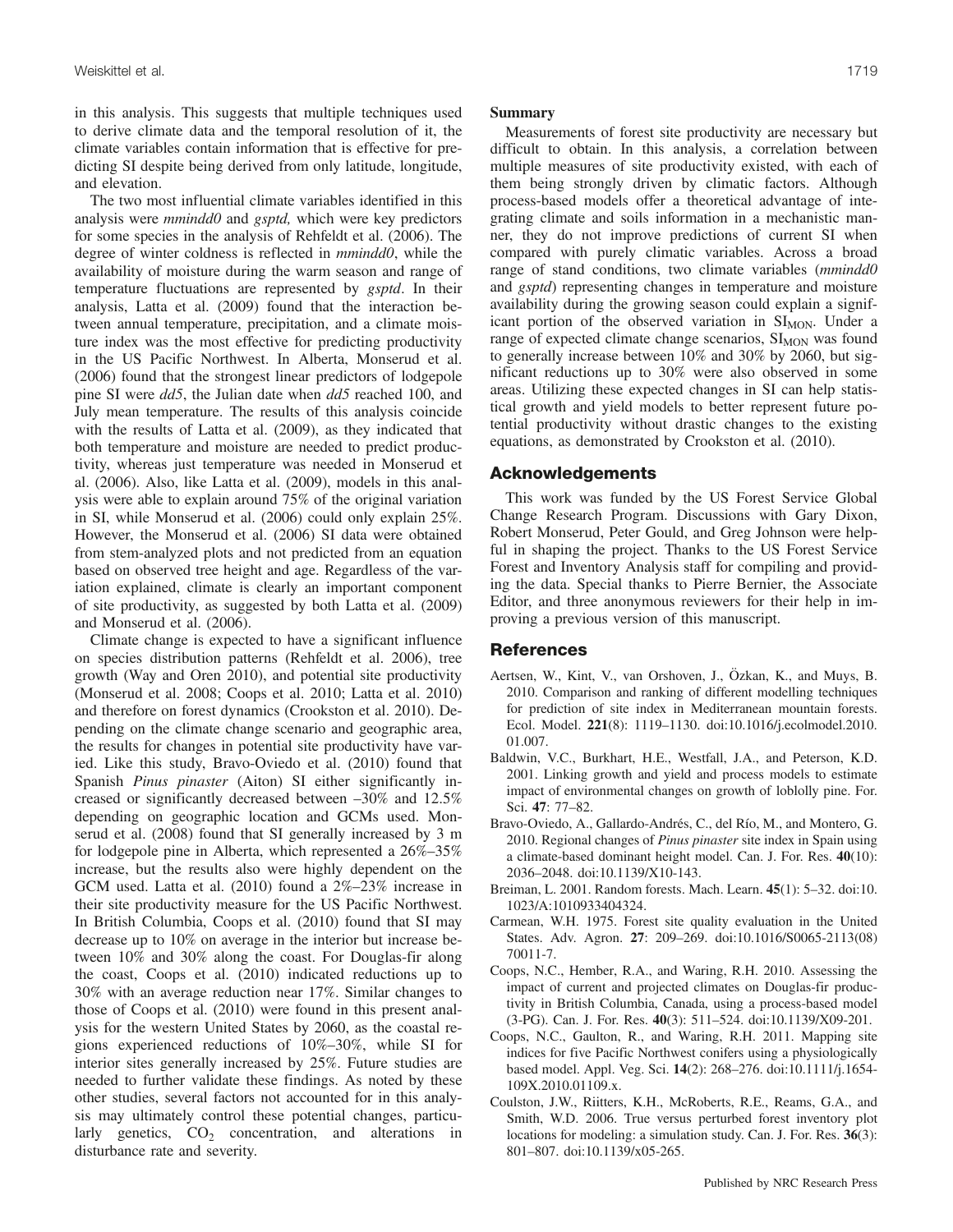- Crookston, N.L., Rehfeldt, G.E., Dixon, G.E., and Weiskittel, A.R. 2010. Addressing climate change in the Forest Vegetation Simulator to assess impacts on landscape forest dynamics. For. Ecol. Manage. 260(7): 1198–1211. doi:10.1016/j.foreco.2010.07.013.
- Goelz, J.C.G., and Burk, T.E. 1996. Measurement error causes bias in site index equations. Can. J. For. Res. 26(9): 1585–1593. doi:10. 1139/x26-178.
- Gower, S.T., Kucharik, C.J., and Norman, J.M. 1999. Direct and indirect estimation of leaf area index,  $f_{APAR}$ , and net primary production of terrestrial ecosystems. Remote Sens. Environ. 70(1): 29–51. doi:10.1016/S0034-4257(99)00056-5.
- Hanson, E.J., Azuma, D.L., and Hiserote, B.A. 2002. Site index equations and mean annual increment equations for Pacific Northwest Research Station Forest Inventory and Analysis Inventories, 1985–2001. U.S. For. Serv. Res. Note PNW-RN-533.
- Heinsch, F.A., Reeves, M., Votava, P., Kang, S., Milesi, C., Zhao, M., Glassy, J., Jolly, W.M., Loehman, R., Bowker, C.F., Kimball, J.S., Nemani, R.R., and Running, S.W. 2003. User's guide GPP and NPP (MOD17A2/A3) products NASA MODIS land algorithm, version 2.0. Numerical Terradynamic Simulation Group, University of Montana, Missoula, Mt.
- Henning, J.G., and Burk, T.E. 2004. Improving growth and yield estimtes with a process model derived growth index. Can. J. For. Res. 34(6): 1274–1282. doi:10.1139/x04-021.
- Keenan, T., Serra, J.M., Lloret, F., Ninyerola, M., and Sabate, S. 2011. Predicting the future of forests in the Mediterranean under climate change, with niche- and process-based models:  $CO<sub>2</sub>$ matters! Glob. Change Biol. 17(1): 565–579. doi:10.1111/j. 1365-2486.2010.02254.x.
- Landsberg, J.J., and Waring, R.H. 1997. A generalized model of forest productivity using simplified concepts of radiation use efficiency, carbon balance and partitioning. For. Ecol. Manage. 95(3): 209– 228. doi:10.1016/S0378-1127(97)00026-1.
- Landsberg, J.J., Waring, R.H., and Coops, N.C. 2003. Performance of forest productivity model 3-PG applied to a wide range of forest types. For. Ecol. Manage. 172(2-3): 199–214. doi:10.1016/S0378- 1127(01)00804-0.
- Latta, G., Temesgen, H., and Barrett, T.M. 2009. Mapping and imputing potential productivity of Pacific Northwest forests using climate variables. Can. J. For. Res. 39(6): 1197–1207. doi:10. 1139/X09-046.
- Latta, G., Temesgen, H., Adams, D., and Barrett, T. 2010. Analysis of potential impacts of climate change on forests of the United States Pacific Northwest. For. Ecol. Manage. 259(4): 720–729. doi:10. 1016/j.foreco.2009.09.003.
- Liaw, A., and Wiener, M. 2002. Classification and regression by randomForest. R News, 2: 18–22.
- Mäkelä, A., Landsberg, J., Ek, A.R., Burk, T.E., Ter-Mikaelian, M., Agren, G.I., Oliver, C.D., and Puttonen, P. 2000. Process-based models for forest ecosystem management: current state of the art and challenges for practical implementation. Tree Physiol. 20(5– 6): 289–298. PMID:12651445.
- McLeod, S.D., and Running, S.W. 1988. Comparing site quality indices and productivity in ponderosa pine stands of western Montana. Can. J. For. Res. 18(3): 346–352. doi:10.1139/x88-052.
- Monserud, R.A. 1984. Height growth and site index curves for inland Douglas-fir based on stem analysis data and forest habitat type. For. Sci.30(4): 943–965.
- Monserud, R.A. 1988. Variations on a theme of site index. In Forest Growth Modelling and Prediction. Proceedings of IUFRO Conference. No. 1, 23–27 August 1987, Minneapolis, Minn. Edited by A.R. Ek, S.R. Shifley, and T.E. Burk. U.S. For. Serv. Gen. Tech. Rep. NC-120. pp. 419–427.

Monserud, R.A., and Rehfeldt, G.E. 1990. Genetic and environmental

components of variation of site index in inland Douglas-fir. For. Sci. 36: 1–9.

- Monserud, R.A., Moody, U., and Breuer, D.W. 1990. A soil-site study for inland Douglas-fir. Can. J. For. Res. 20(6): 686–695. doi:10.1139/x90-092.
- Monserud, R.A., Huang, S.M., and Yang, Y.Q. 2006. Predicting lodgepole pine site index from climatic parameters in Alberta. For. Chron. 82(4): 562–571.
- Monserud, R.A., Yang, Y., Huang, S., and Tchebakova, N. 2008. Potential change in lodgepole pine site index and distribution under climatic change in Alberta. Can. J. For. Res. 38(2): 343– 352. doi:10.1139/X07-166.
- Nakicenovic, N., and Swart, R.E. 2000. Special report on emissions scenarios: a special report of working group III of the Intergovernmental Panel on Climate Change. Cambridge University Press, Cambridge, U.K.
- Nigh, G.D., and Love, B.A. 1999. How well can we select undamaged site trees for estimating site index? Can. J. For. Res. 29(12): 1989–1992. doi:10.1139/x99-163.
- Nightingale, J.M., Coops, N.C., Waring, R.H., and Hargove, W.W. 2007. Comparison of MODIS gross primary production estimates for forests across the U.S.A. with those generated by a simple process model, 3-PGS. Remote Sens. Environ. 109(4): 500–509. doi:10.1016/j.rse.2007.02.004.
- Parkhurst, D.F. 2001. Statistical significance tests: equivalence and reverse tests should reduce misinterpretation. Bioscience, 51(12): 1051–1057. doi:10.1641/0006-3568(2001)051[1051:SSTEAR]2. 0.CO;2.
- Prisley, S.P., Wang, H.J., and Radtke, P.J. 2009. Combining FIA plot data with topographic variables: are precise locations needed? In Proceedings of the 2008 Forest Inventory and Analysis (FIA) Symposium. Edited by W. McWilliams, G. Moisen, and R. Czaplewski. USDA Forest Service, Rocky Mountain Research Station, Park City, Utah.
- R Development Core Team. 2009. R: a language and environment for statistical computing. R Foundation for Statistical Computing, Vienna, Austria.
- Rehfeldt, G.E. 2006. A spline model of climate for the Western United States. U.S. For. Serv. Gen. Tech. Rep. GTR-RMRS-165.
- Rehfeldt, G.E., Crookston, N.L., Warwell, M.V., and Evans, J.S. 2006. Empirical analysis of plant-climate relationships for the western United States. Int. J. Plant Sci. 167(6): 1123–1150. doi:10. 1086/507711.
- Reich, P.B., and Bolstad, P. 2001. Productivity of evergreen and deciduous temperate forests. In Terrestrial global productivity. Edited by J. Roy, B. Saugier, and H.A. Mooney. Academic Press, San Diego, Calif. pp. 245–283.
- Robinson, A.P., and Froese, R.E. 2004. Model validation using equivalence tests. Ecol. Model. 176(3-4): 349–358. doi:10.1016/j. ecolmodel.2004.01.013.
- Rodriguez, R., Real, P., Espinosa, M., and Perry, D.A. 2009. A process-based model to evaluate site quality for Eucalyptus nitens in the Bio-Bio Region of Chile. Forestry, 82(2): 149–162. doi:10. 1093/forestry/cpn045.
- Running, S.W., Baldocchi, D.D., Turner, D.P., Gower, S.T., Bakwin, P.S., and Hibbard, K.A. 1999. A global terrestrial monitoring network integrating tower fluxes, flask sampling, ecosystem modeling and EOS satellite data. Remote Sens. Environ. 70(1): 108–127. doi:10.1016/S0034-4257(99)00061-9.
- Running, S.W., Nemani, R.R., Heinsch, F.A., Zhao, M.S., Reeves, M., and Hashimoto, H. 2004. A continuous satellite-derived measure of global terrestrial primary production. Bioscience, 54(6): 547–560. doi:10.1641/0006-3568(2004)054[0547:ACSMOG]2.0.CO;2.
- Schmoldt, D.L., Martin, G.L., and Bockheim, J.G. 1985. Yield-based